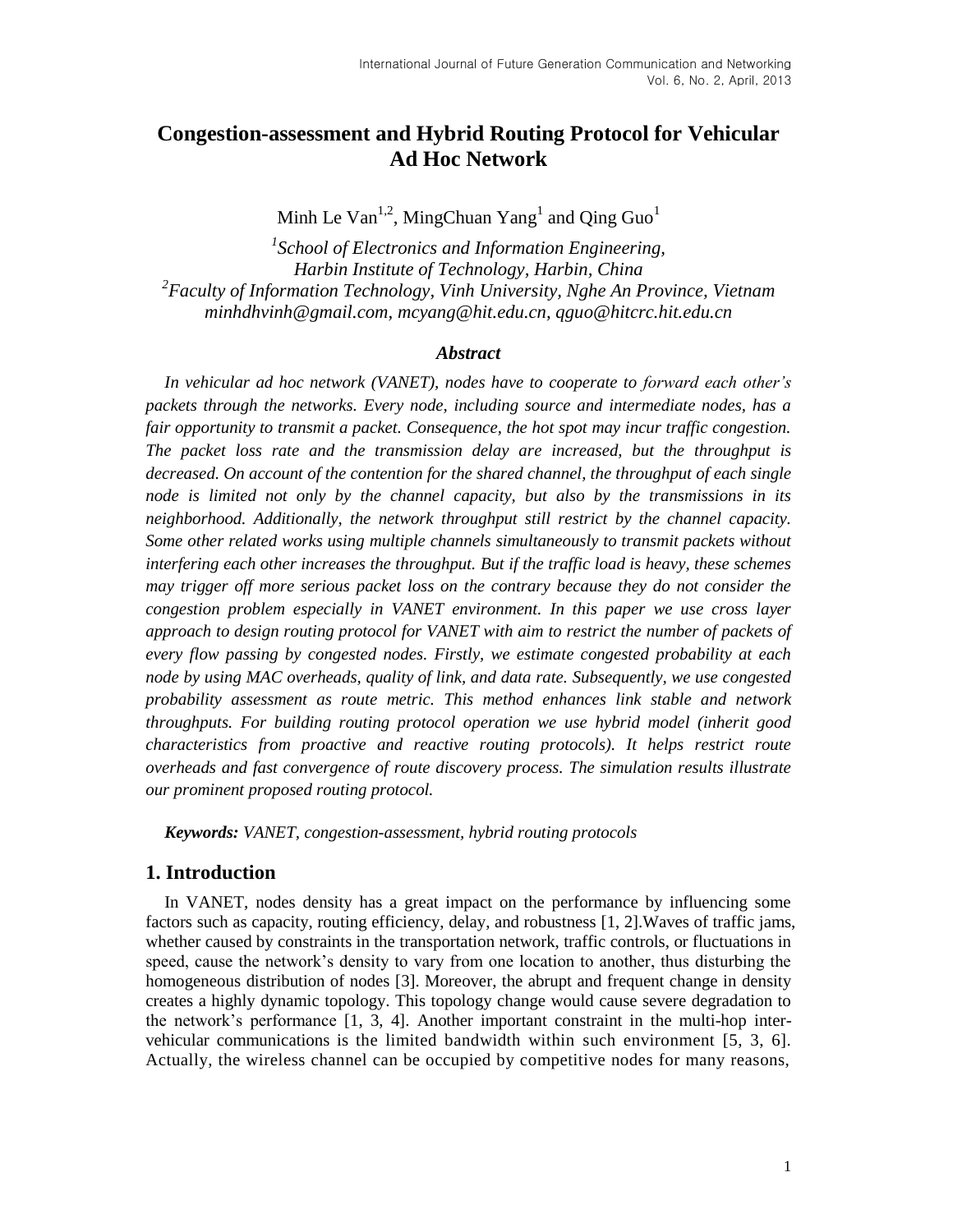such as collisions, interferences, insufficient signal strength, duration of the transmission sequence, *etc.*

To deal with this environment constraints, and in order to ensure safe and optimized communication architecture (to guarantee required services on a "best effort" network), the establishment of a quality of service policies becomes mandatory, which is involved in handling congestion within developed routing protocols for VANET [1-8].

In [9] M. Moinuddin Bhuiyan and Muhammad Jaseemuddin proposed a congestionaware overlay networks. The authors focus on Peer-to-Peer (P2P) network design, which is a form of overlay network where each node only maintains information of its neighbor overlay nodes, shares its resources and contents, and forwards data on behalf of other nodes. Since every node can act as a server and provide services to other nodes, there is no single point of failure in the P2P network. They have considered to link instability and power constraints on each node by modifying resource-aware overlay networks [10]. Their gain is the mitigation effect of file download traffic on the query forwarding performance in P2P forming transactions. It is not suitable applied for density and contention-base networks as VANET.

Xiaoqin Chen et al proposed a congestion-aware routing protocol in [11]. The authors considered to congestion-aware routing metric which employs data-rate, MAC overhead, and buffer queuing delay, with preference given to less congested high throughput links to improve channel utilization. Subsequently, they nominated the Congestion Aware Routing protocol for Mobile ad hoc networks (CARM). CARM applies a link data-rate categorization approach to prevent routes with mismatched link data-rates. The crucial gain of authors reseach work is mitigation congestion on each node in network. But in that protocol, the authors only focus on utilizing weighted channel delay for selecting high throughput routes with low congestion depend on residual abilities of each node. The more general scenarios of congested restriction are not mentioned.

In this paper we consider to both aspect of congestion in network. Firstly, we explore congested probability at each node through MAC overheads, quality of link, and data rate. These information supports routing layer building stable route and hight throughput links. Subsequently, we consider congestion in general scenario by selecting nodes with good residual communicable ability to build anchor nodes for routing in network.

Remain of our paper is divided in to four parts. The next part is the related works. This part deal with an overview of routing protocols for VANET. The third part is the proposed routing protocol. In this part we solve aforementioned problems by our proposed algorithms. The fourth part is simulation results and analysis. It illustrates our proposed routing protocol operated results comparing with AODV operated results. The last part is conclusion.

### **2. Related Works**

This part we summarize some main attributes of routing protocol for VANET. It is the background of our proposed routing protocol.

In VANET each node can be seen as hosts and routers. As hosts, nodes need to provide user-oriented services; as routers, nodes need to run the routing protocols, in accordance with routing strategies, nodes involve packet forwarding and router maintenance. When the source nodes and destination nodes have the requirement of communication, and they are not within the scope of wireless transmission, then they run the routing protocols by other nodes, and send data by wireless multi-hop approach.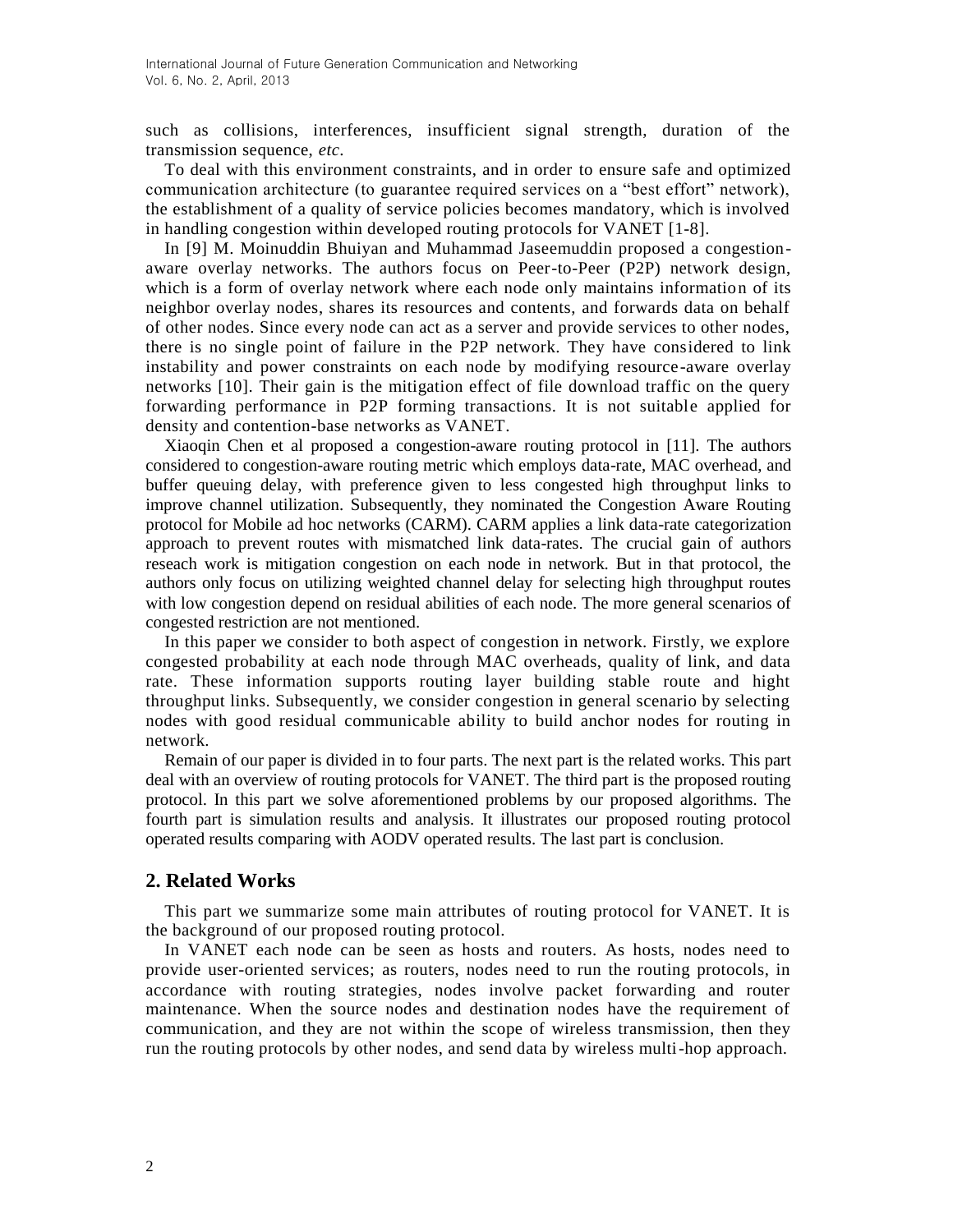According to the different driver models of route discovery, routing protocols for VANET can be divided into proactive and reactive routing protocol. Combined with the advantages of these two types of routing protocols is the hybrid routing protocol.

### *Proactive routing protocols*

In proactive routing protocols, because each node must retain the latest routing table in the local network; so, when network topology changes, routing changes must be send to each node in order to obtain the consistent and up-to-date network routing. These kinds of routing protocol adapt to the requirements of VANET through the modification of existing routing protocols.

This kind of routing protocol requires each node to update immediately when there is any change in the network. For example, updates information only contain changes of the routing, or updates the entire routing table, which is affected by very fast change of the topology. Therefore, proactive routing protocol requires system's resources very much. But whenever a node requires setup the communication it can setting up a link to destination immediately.

*Reactive routing protocols*

Reactive routing protocol initiates a routing request that is based on the specific needs of communications, instead of periodically broadcasting routing information packet. Therefore, it only performs routing operations when the node need route, maintains the routing in the communication process, deletes routing when there is no communication in long time. These mechanisms make reactive routing save network resources effectively. Therefore, this kind of routing protocol is more suitable for VANET than proactive routing protocol.

### *Hybrid routing protocols*

Hybrid routing protocol combines advantages of the proactive routing and the reactive routing. It protects the more accurate routing information in the local scope by the use of reactive routing. By the use of proactive routing in further distance routing, it will reduce the overhead of overall routing protocol. Thus, it can play a better network performance; such agreements are more applicable to topology in special scenes, such as highly dynamic changes.

# **3. Proposed Routing Protocol**

In VANET, when the traffic is heavy or there are a large number of greedy users, these problems would lead to poor throughput. Congestion occurs when the limited buffer space is full, and the subsequent data has to be dropped. So our proposed routing protocol was come from an idea to build a routing protocol can meet of the requirements about robust link between nodes, improving system performance, and uses minimum network resources and reliable in multi-rate network. For improving link between nodes, and system performance we use MAC overheads, quality of link, and data rate of each node measuring congested probability, and use it as parameters to build the routing metric. For minimum network resources and most suitable for VANET scenario we use hybrid routing protocol in our model.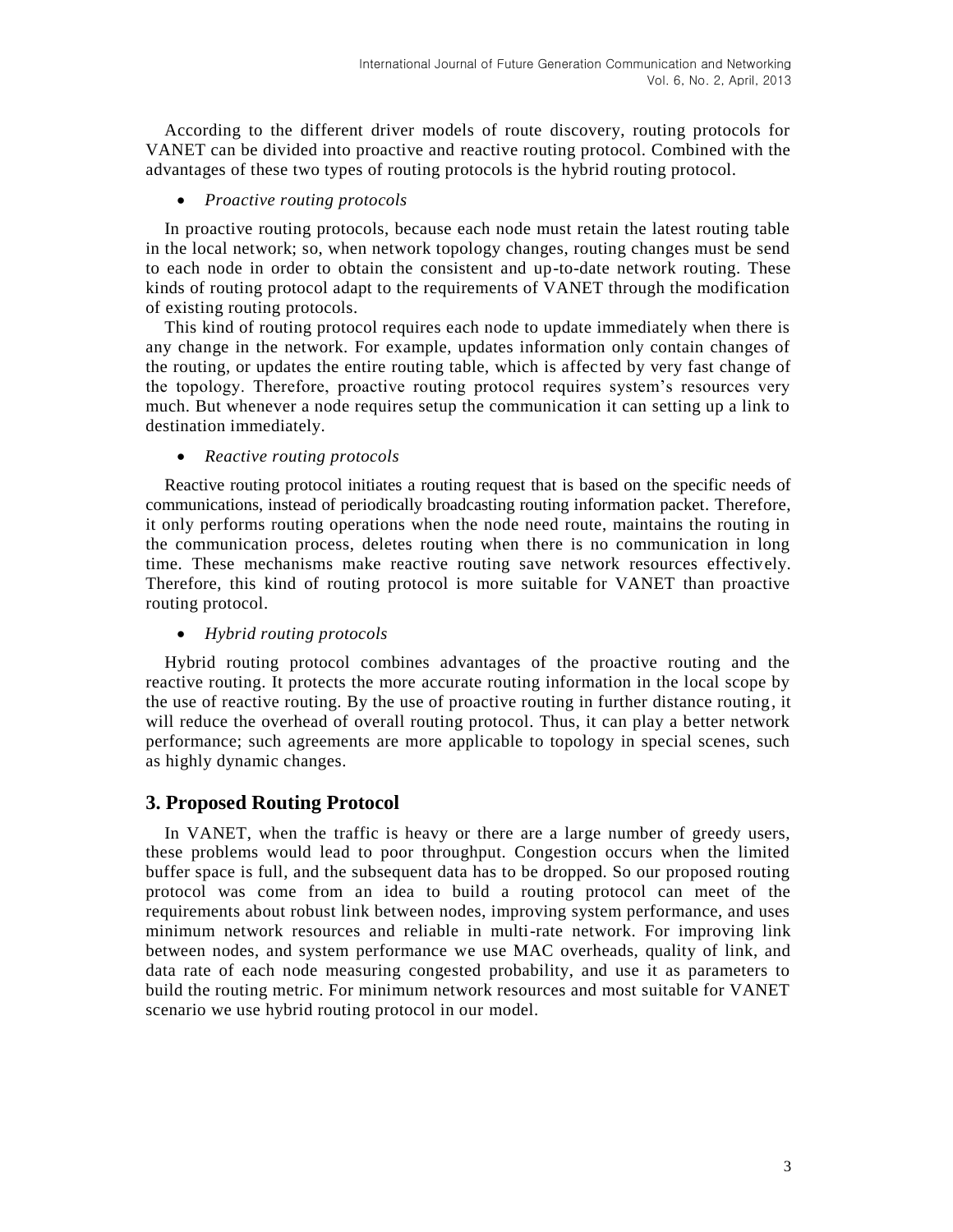#### **3.1. Congestion probability measurement**

#### *Estimating MAC overhead*

In this part, we consider a network using IEEE 802.11 [12] MAC with the distributed coordination function (DCF). In such networks, the standard packet sequence is: request-to-send (RTS), clear-to-send (CTS), data, acknowledgement (ACK). The amount of time between the receipt of one packet and the transmission of the next is called a short interframe space (SIFS). So, the channel occupation due to MAC contention will be

$$
C_{\rm occ} = t_{RTS} + t_{CTS} + 3t_{SIFS} (1)
$$

where  $t_{RTS}$  and  $t_{CTS}$  are the time consumed on Request To Send and Clear To Send, respectively and t<sub>SIFS</sub> is the Short Inter Frame Space period. The MAC overhead is hence calculated using the equation (2)

$$
M_{oh} = C_{occ} + t_{acc} \qquad (2)
$$

where  $t_{\text{acc}}$  is the time taken due to access contention.

### *Estimating quality of the link*

It is possible to forecast the link quality and discard the links with the lower signal strengths from the route selection using the received signal strength from the physical layer. When a sending node broadcasting RTS packet, it piggybacks its transmissions power, *P<sup>t</sup>* . On receiving the RTS packet, the intended node measures the signal strength received which holds the following relationship for free-space propagation model. For estimating quality of the link the below equation (4) is used.

$$
P_r = P_t(\lambda/4\pi d^2).G_t.G_r
$$
 (3)  

$$
QoL = P_r
$$
 (4)

where  $\lambda$  is the wavelength carrier, *d* is distance between sender and receiver,  $G_t$  and  $G_r$  are unity gain of transmitting and receiving omni directional antennas, respectively. The effects of noise and fading are not considered.

#### *Estimating data rate*

In VANET, throughput through a given route is depending on the minimum data rate of its entire links. In a route of links with various data rates, when a high data rate node forwards more traffic to a low data rate node, there is a chance of congestion. This leads to long queuing delays in such routes. Since congestion considerably reduces the effectual bandwidth of a link, the link data-rate is computed by the equation (5)

$$
D_{\text{rate}} = D_{\text{size}} / C_{\text{delay}} \quad (5)
$$

where  $D_{Size}$  is the data size and  $C_{delay}$  is the channel delay.

#### *Congestion-assessment function*

In this part, we measure congestion probability within each node at time *i* through MAC overheads, *QoL*, and D<sub>rate</sub> parameters. The congestion aware assessable function (6) which involves computational efficiency and accuracy is defined as

$$
f_i = \frac{1}{QoL.M_{oh} \cdot D_{rate_i}}\tag{6}
$$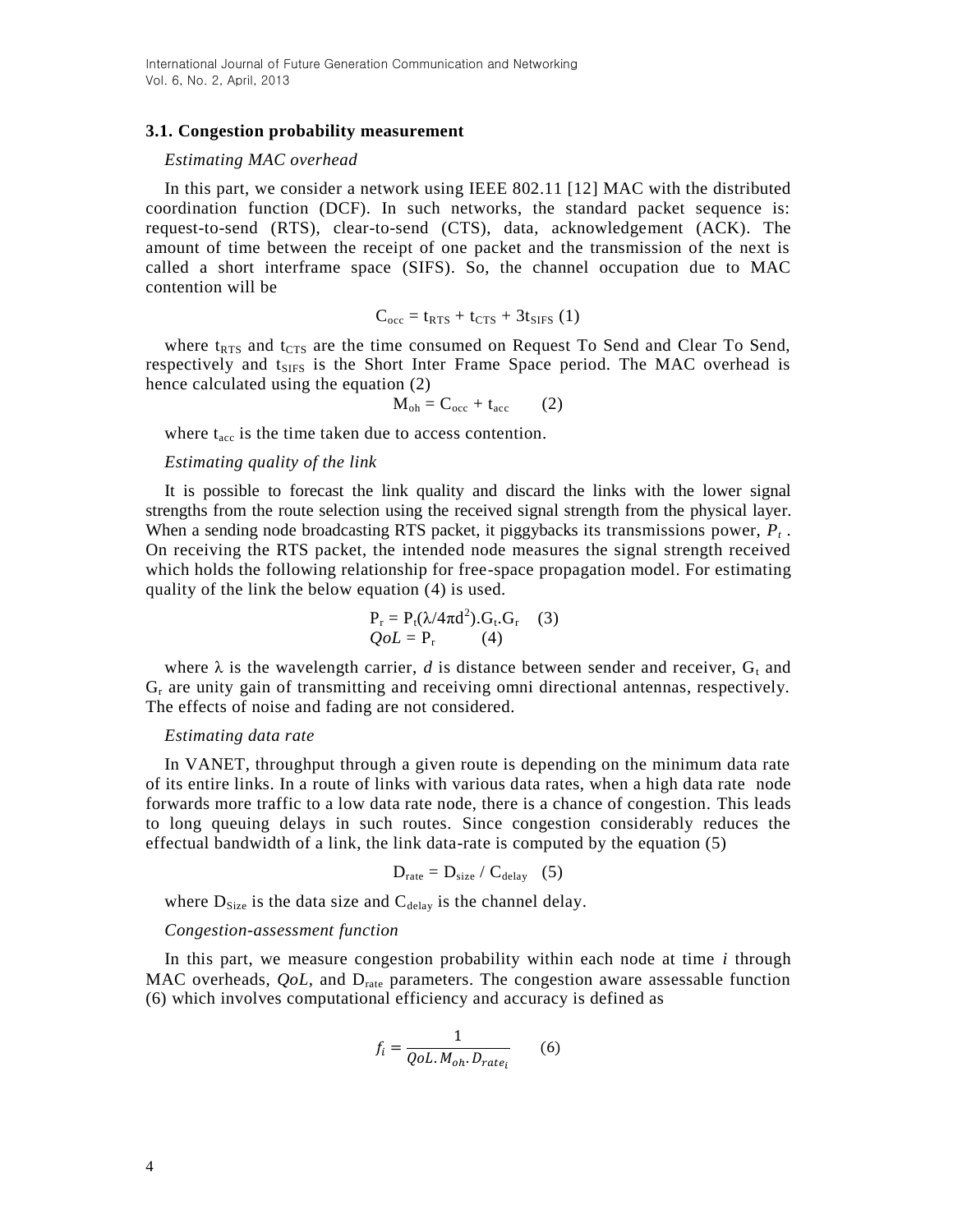where  $f_i$  represents the fitness value of the  $i^{\text{th}}$  data packet,  $QoL$  is the quality of the link,  $M_{oh}$  is the MAC overheads,  $D_{rate}$  is the data rate at time *i*, it is already using for  $(i+1)$ <sup>th</sup> transaction. The fitness value of each node at time *i* was selected for building route metric in our proposed routing protocol.

### **3.2. Proposed routing protocol**

We use fitness value of each node at time *i* information as route matric, and define set "*anchor neighbor*" of each node in the network. Node *q* is the neighbor of node *k*, and node q become anchor neighbor of node k if only if  $f_{a_i} \leq F_{k}$  averture  $f_{a_i}$  is the fitness value of node q at time *i*,  $F_k$  <sub>avri</sub> is the average of node k's neighbor's fitness values. Therefore, we have set of anchor neighbors of node  $k$  (ANBN<sub>k</sub>) as

ANBN<sub>k</sub> = {node *q* | (node *q* is the neighbor of node *k*) &  $(f_{q_i} \leq F_{k \text{ any } r_i})$  (7)

#### *Route discovery strategy*

Route discovery strategy is divided two phases. The first phase is the process to look for a destination node in the neighbor table. If Destination node is in neighbor table then the Source node sends RREQ to Destination node by using unicast, and Destination node replies RREP to Source node also by using unicast. After that the link between Source node and Destination node is setting up, the route discovery process is finished. If Destination node is not in neighbor table then the route discovery process changes to second phase. In the second phase of route discovery, the Source node sends address of Destination node and its *not\_anchor* nodes to *anchor* nodes by using multicast. The Destination node address is for next node to continue discovery process to find Destination node. Its *not\_anchor* node address is for restricting routing overhead in next steps. In next step of route discovery process, each node in the set of anchor neighbor node continues performing the route discovery process from the first phase. It finished when setting up route to the Destination node.

Parameters used in routing discovery process algorithm at one node are:

OVH\_NBR: Number of overhead neighbor,

OVH\_ANC\_NBR: Number of overhead anchor neighbor,

RREQ\_NUM: Number of allowable RREQ packets,

Node<sub>i</sub>\_address: IP address of node i.

IF node<sub>k</sub> receives a requirement to connect to node<sub>q</sub>

THEN {

FOR (i=0; OVH\_NBR -1; i++)

 ${IF}$  neighbor\_address == node<sub>q</sub>\_address THEN {

Send (Addr, RREQ); exit}

ELSE {

FOR  $(i=0; OVH_ANC_NBR-1; i++)$ 

{Send (Addr, RREQ); RREQ\_Number++}

} } }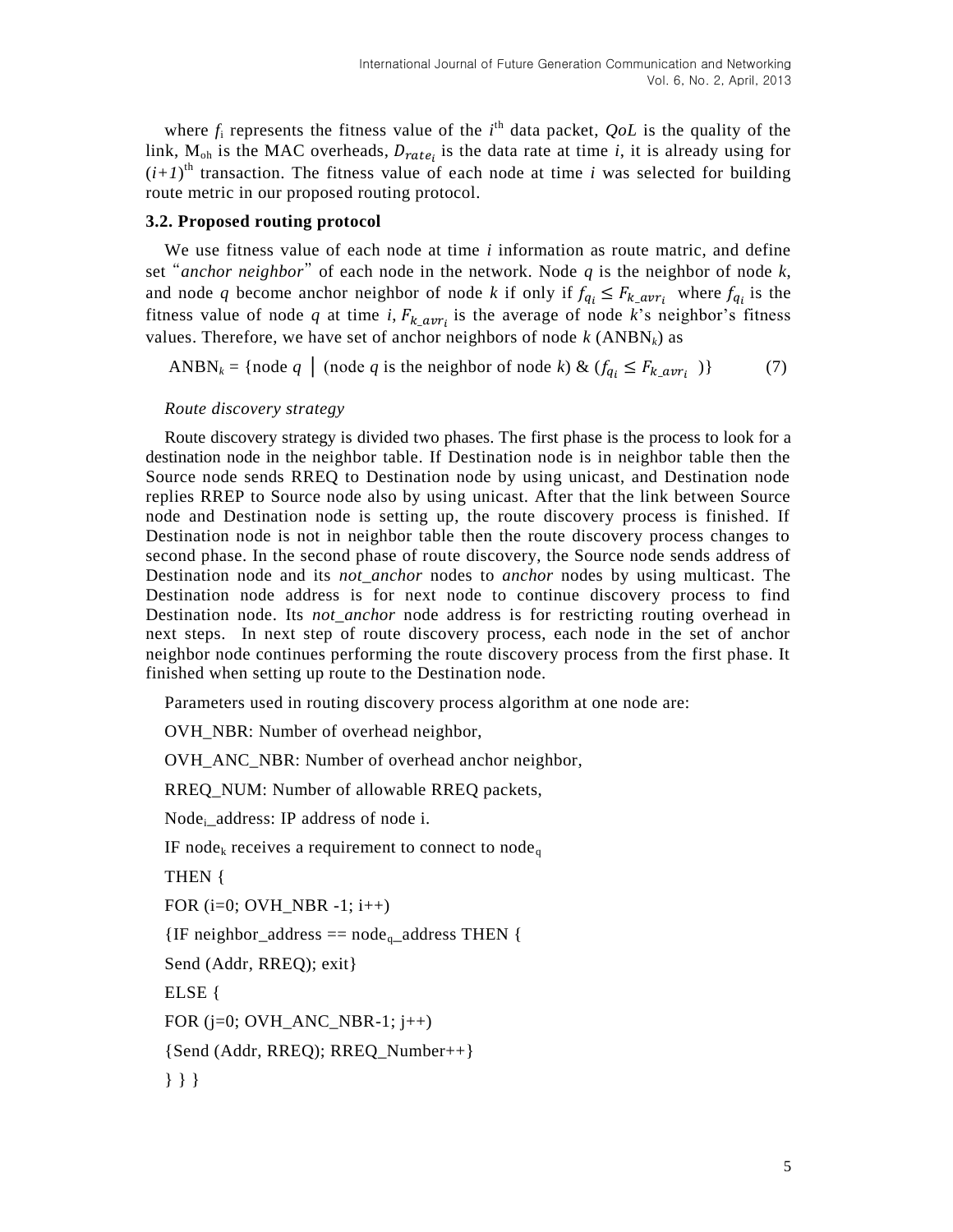### **Algorithm.Route Discovery**

where Send(Addr, RREQ) is a function to send RREQ message to next node, Addr is address of Destination nodes. If Addr is only one address, it uses unicast. If Addr includes all of anchor neighbor, it uses multicast. If Addr includes all of neighbor, it uses broadcast. But in our proposed routing protocol not uses broadcast method. When Destination node received the RREQ, it can use Reply(RREP) function. Reply is a function to send RREP message back to prior node of current node. If prior node is intermediate node, it continues used Reply(RREP) to send RREP message to its prior node. This operation repeat until RREP reached Source node.

#### *Protocol operation*

For built the neighbor table, this protocol operation is the same as proactive routing protocol. One node uses "Hello" packet to maintain the relationship with neighbor nodes. If there is any a new node in it's the propagative range, this node is using "Hello" packet to update information of the new node. Therefore, neighbor table of each node in network always was updated instantaneously. The protocol operations were illustrated in Figure 1.



## **Figure 1. Node A uses "hello" packet for updating and maintaining information of neighbor nodes, ↔ denotes the transmission range of node A**

The rest of the protocol is similar to reactive routing protocol, but there is one modification. When Source node receives a requirement to send message to Destination node, first steps it look for Destination node address in neighbor table. If Destina tion node is in neighbor table, it uses send (Addr, RREQ) send RREQ to Destination node, and Destination node uses reply (RREP) reply RREP to Source node and discovery process is finished. If Destination node is not in neighbor table, Source node sends RREQ to close neighbor node. This operation restricts the routing overhead the same as OLSR [13]. Furthermore, it is a condition will be sure the setting up route will be rapid convergence and reliable.

# **4. Simulation Result and Analysis**

In this part we show preliminary results comparing between our proposed congestion-assessment and hybrid routing protocol (CAHRP) and one popular protocol AODV. We use the developed module in ns-2.34 [14] with support of Monarch [15] to simulate CAHRP, and AODV in the same condition of performance. The network was selected with the number of nodes varying from 50 to 200. Nodes are randomly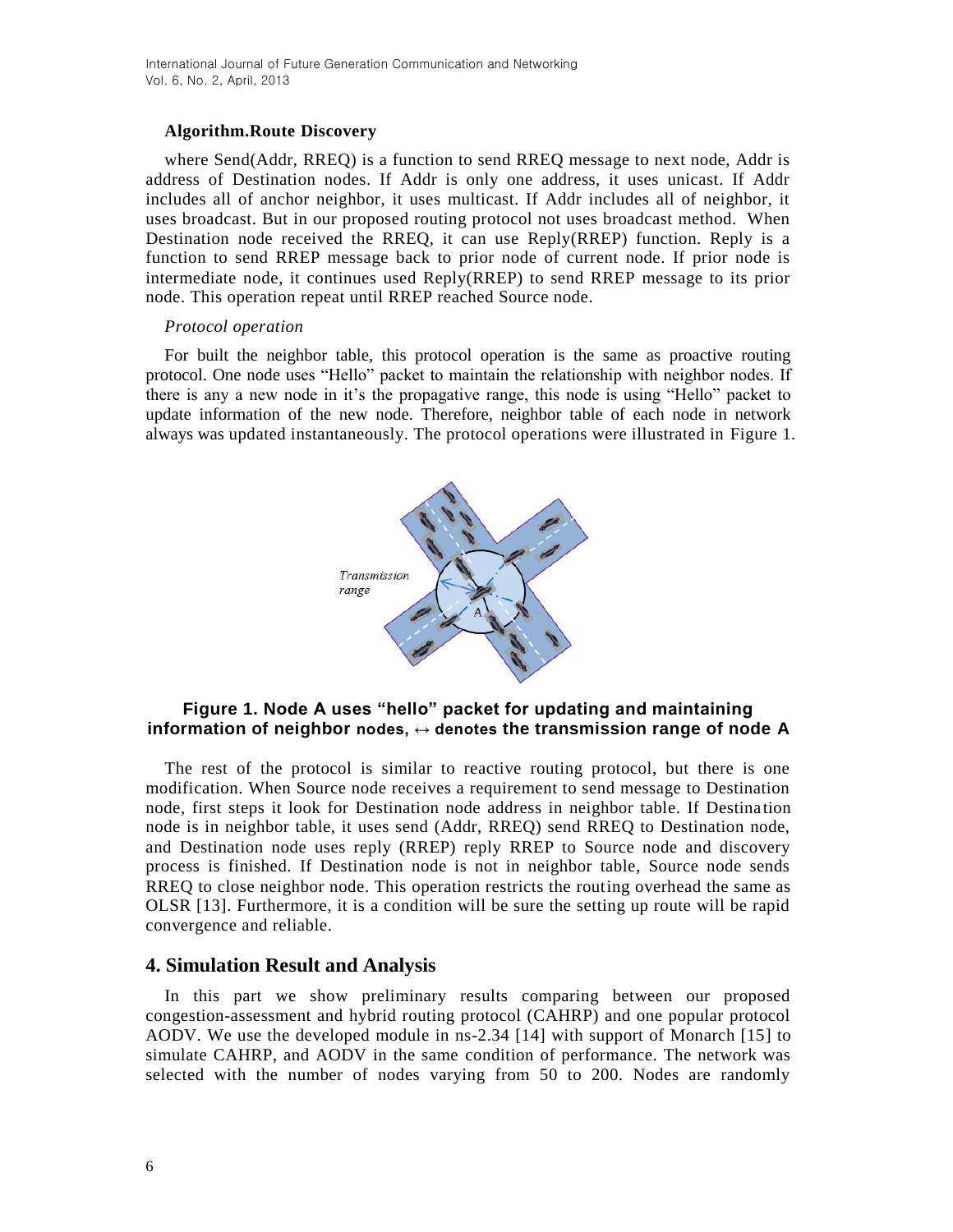distributed over 1000m x 1000m area. Send/receive data packets between Source node and Destination node use the IEEE 802.11g, uses IEEE 802.11 DCF for channel access, and data packet size is set to 512 bytes. Each routing protocol was deployed in the same scenario for run simulation.

Obviously, from Figure 2 the time for route discovery is directly proportional to nodes. But our proposed routing protocol CAHRP was more slowly increase than AODV. The time for each step in route discovery can shrink by using the better of *QoL* and data rate for building route matric and relaying destination node to 'anchor neighbors' mechanism. In Figure 3, it is observed that end-to-end data transfer time inversely proportional to nodes. But we can see end-to-end data transfer time decreases very fast in CAHRP.



**Figure 2. Average route discovery time**



**Figure 3. Average end-to-end data transfer time**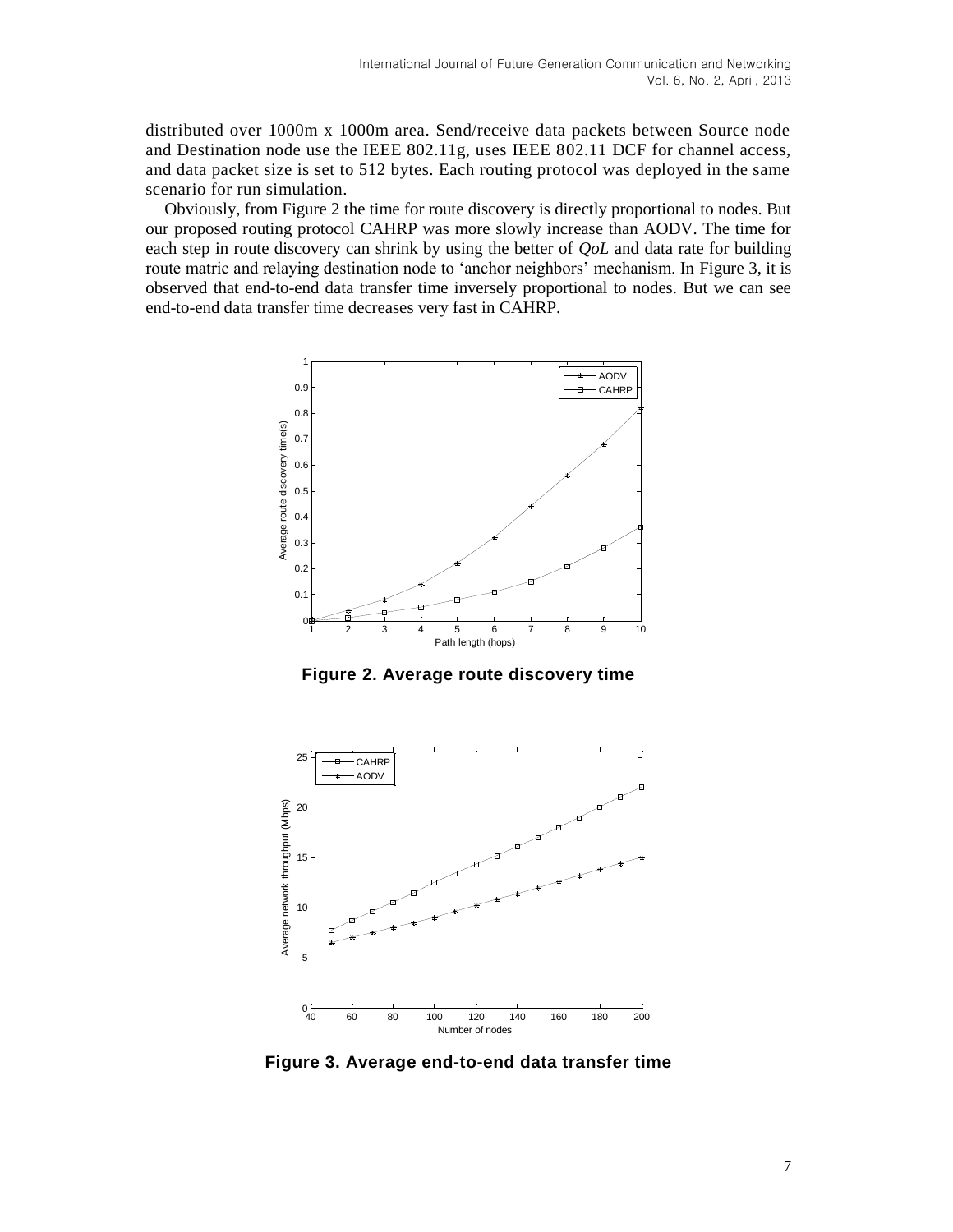As inevitable results, the optimal delay time in route discovery and end-to-end data transfer time made CAHRP gain outstanding performance. It is illustrated in Figure 4 and Figure 5 with measuring network throughput and packet loss rate parameters.



**Figure 4. Average network throughput**



**Figure 5. Average packet loss rate**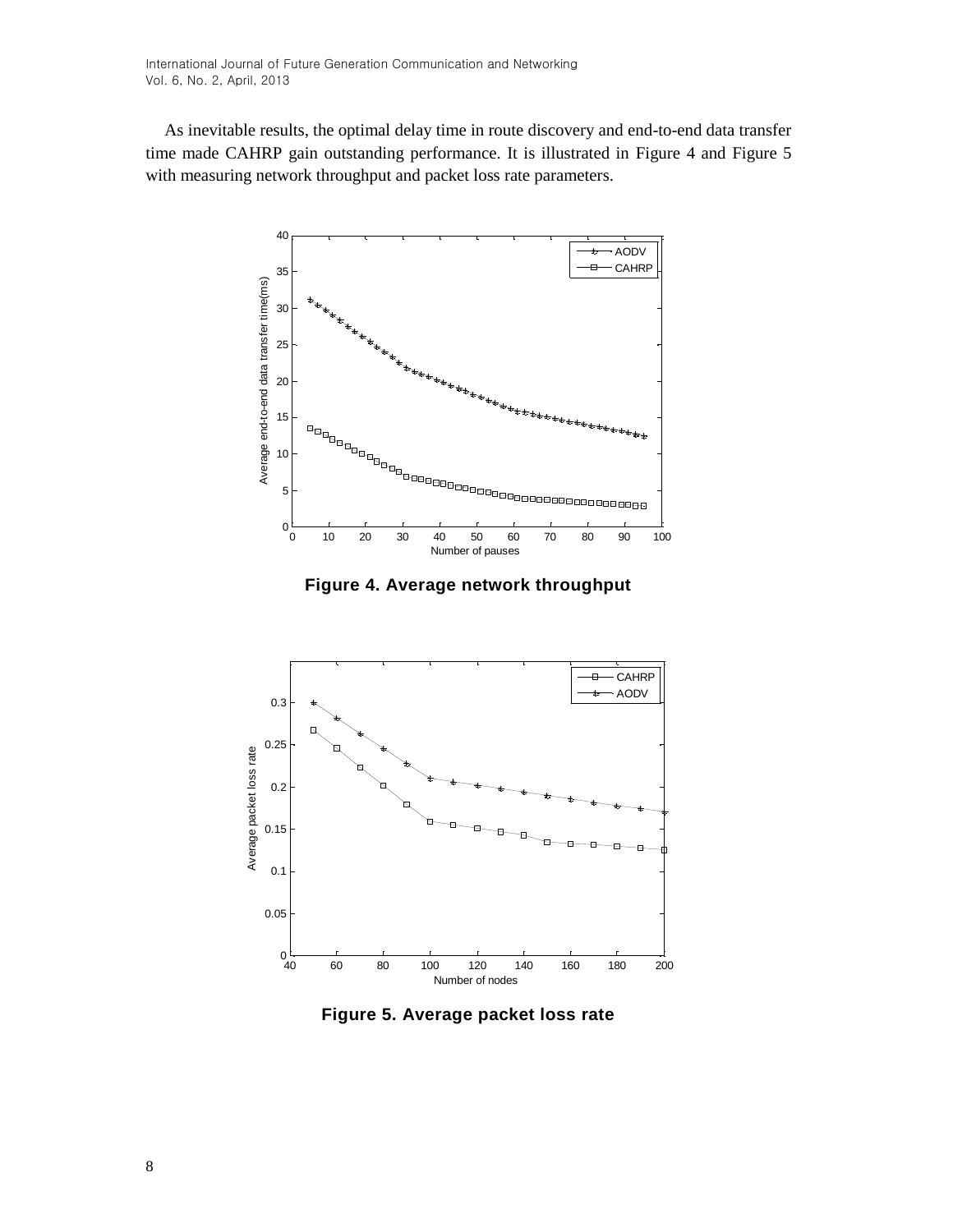### **5. Conclusion**

In this paper we proposed a proper routing protocol for VANET. By building route matric incorporate MAC overheads, quality of link and data rate, it makes links more stable and high throughput. Furthermore, it restricts numerous excessive route overheads by using only anchor neighbor nodes within each step for building routes from source to destination. With using unicast, multicast and broadcast mechanisms appropriately, it reduces significantly control overheads and processing overheads. Therefore, it meets the communication requirements as fast setting up connection link, reliable link, reducing broken link, and increasing network throughput in VANET environment.

## **Acknowledgements**

This work was supported in part by the National Science and Technology Major Project: Wireless Innovative Campus Area Networks Project No. 2010ZX03005-003, China.

## **References**

- [1] M. Sepulcre, J. Mittag, P. Santi, H. Hartenstein and J. Gozalvez, "Congestion and Awareness Control in Cooperative Vehicular Systems", Proceeding of the IEEE, vol. 7, **(2011)**, pp. 99.
- [2] R. Stanica, E. Chaput and A. -L. Beylot, "Congestion Control in CSMA-based Vehicular Networks: Do Not Forget the Carrier Sensing", 2012 9th Annual IEEE Communications Society Conference on Sensor, Mesh and Ad Hoc Communications and Networks, **(2012)** June 18-21; Seoul, Korea.
- [3] L. Wischhof and H. Rohling, "Congestion Control in Vehicular Ad Hoc Networks", IEEE International Conference on Vehicular Electronics and Safety, **(2005)** October 14-16; Xi'an, Shaan'xi, China.
- [4] S. Konur and M. Fisher, "Formal Analysis of a VANET Congestion Control Protocol through Probabilistic Verification", IEEE 73rd Conference on Vehicular Technology (VTC Spring), **(2011)** May 15-18; Budapest.
- [5] A. Murali, K. Bhanupriya, S. Shekar and G. N. Kumar, "Performance Evaluation of IEEE 802.11p for Vehicular Traffic Congestion Control", 11th International Conference on ITS Telecommunications, **(2011)**  August 23-25; St. Petersburg.
- [6] C.-W. Hsu, C. -H. Hsu and H. -R. Tseng, "MAC Channel Congestion Control Mechanism in IEEE 802.11p/WAVE Vehicle Networks", IEEE conference on Vehicular Technology (VTC Fall), **(2011)** September 5-8; San Francisco, CA.
- [7] M. S. Bouassida and M. Shawky, "On the Congestion Control within VANET", Wireless Days, 2008, WD '08, 1st IFIP, **(2008)** November 24-27; Dubai.
- [8] L. Zhou and B. Zheng, "Joint Congestion and Medium Access Control in Cooperative Vehicular Ad-Hoc Networks", International Conference on Communications, Circuits and Systems, **(2007)** July 11-13; Kokura.
- [9] M. M. Bhuiyan and M. Jaseemuddin, "Congestion-Aware Ad Hoc Overlay Network", Proceedings of the 2006 IEEE 64th Vehicular Technology Conference, **(2006)** September 25-28; Montreal, Que.
- [10] G. Lau, M. Jaseemuddin and G. Ravindran, "RAON: A P2P Network for MANET", Proceedings of the 2<sup>nd</sup> IEEE/IFIP International Conference on Wireless and Optical Communications Network (WOCN), **(2005)** March 6-8; Dubai, United Arab Emirates.
- [11] X. Chen, H. M. Jones and A. D. S. Jayalath, "Congestion-Aware Routing Protocol for Mobile Ad Hoc Networks", Proceeding of the 2007 IEEE 66<sup>th</sup> Vehicular Technology Conference, (2007) September 30-October 3; Baltimore, MD.
- [12] IEEE Std 802.11 Wireless LAN Medium Acess Control (MAC) and Physical Layer (PHY) Specifications, IEEE, **(1999)**.
- [13] T. Clausen and P. Jacquet, "Optimized link state routing protocol (olsr)", Network Working Group, Project Hipercom, INRIA, **(2003)** October.
- [14] The Network Simulator Ns-2, http://nsnam.isi.edu/nsnam/index.php.
- [15] The Rice University Monarch Project, http://www.monarch.cs.rice.edu.